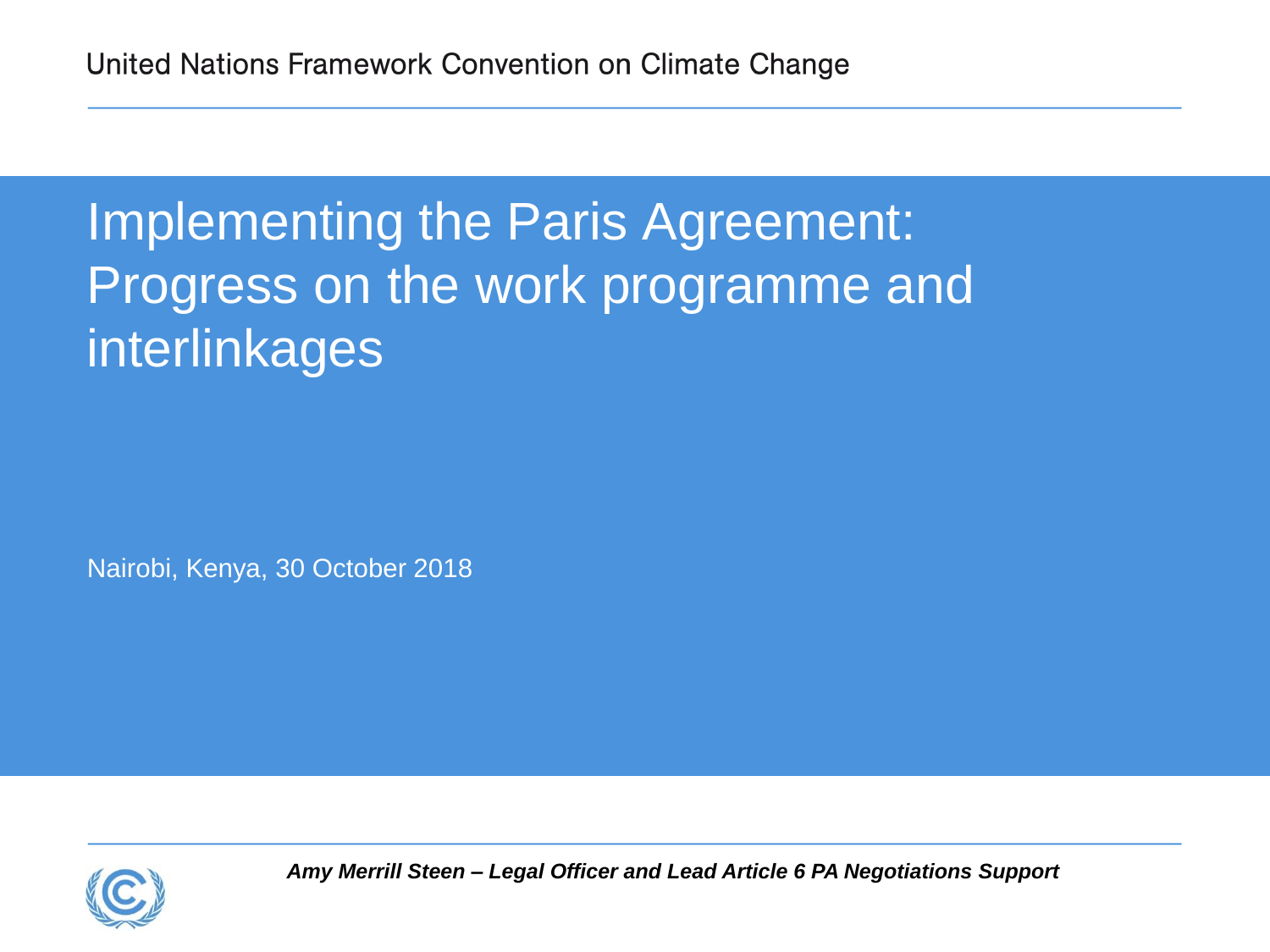# Purpose of presentation

- Update on progress of Paris Agreement work programme
- Outline linkages between items under elaboration in the UNFCCC
- Contextualize the current work on delivering the Paris Agreement work programme at Katowice

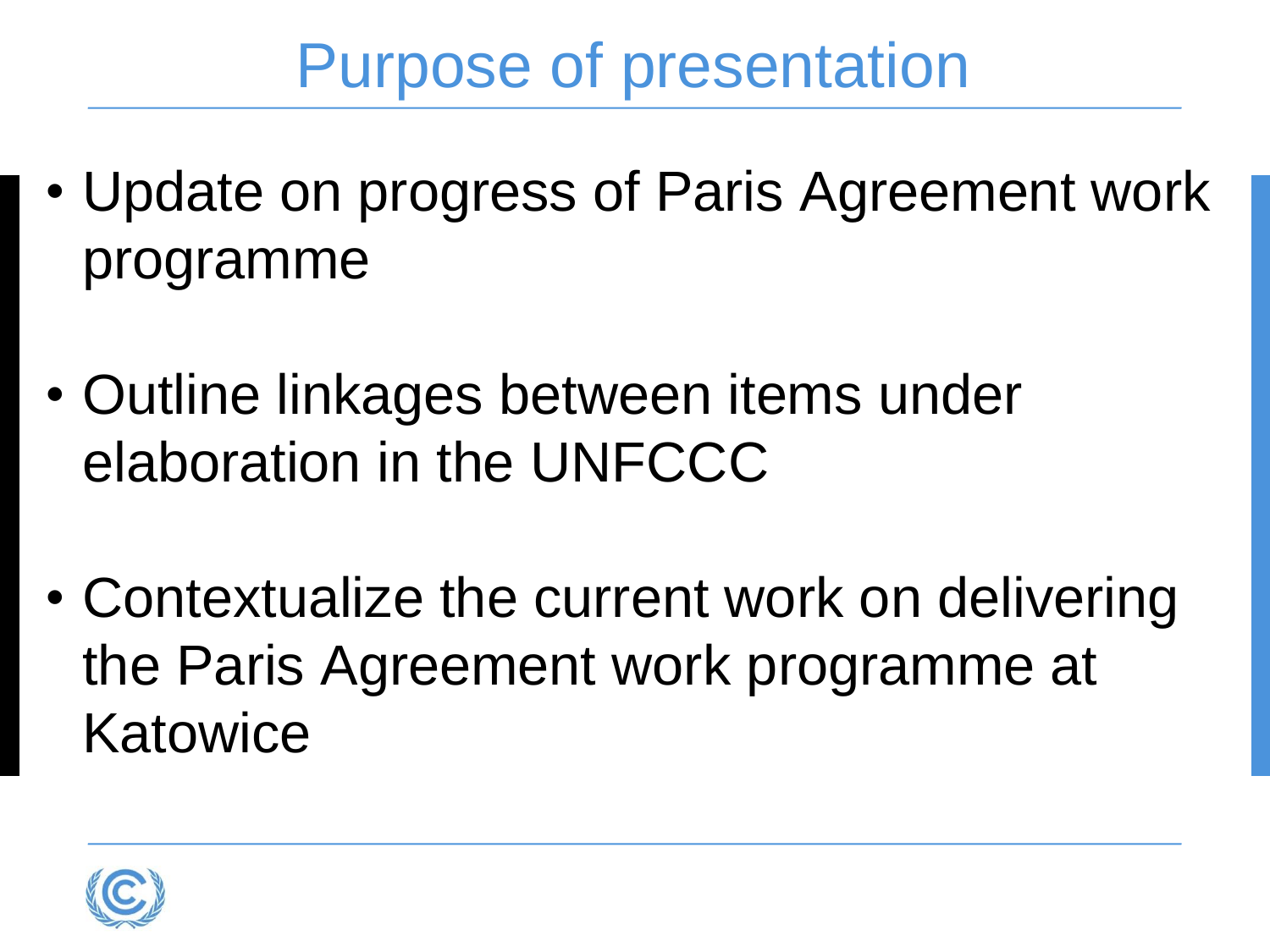# Implementing the Paris Agreement

- Historic adoption in December 2015 and very rapid entry into force on 4 November 2016
- Adopting decision 1/CP.21 asked the SBSTA, the SBI and the Ad Hoc Working Group on the Paris Agreement (APA) to undertake implementation related work. Most of the work programme anticipated an entry into force in 2020
- Rapid entry into force meant first meeting of the Paris Agreement Parties (CMA) was held in November 2016 in Marrakech. Parties agreed to ask the COP to continue supervising and forward the Paris Agreement Work Programme for adoption in December 2018

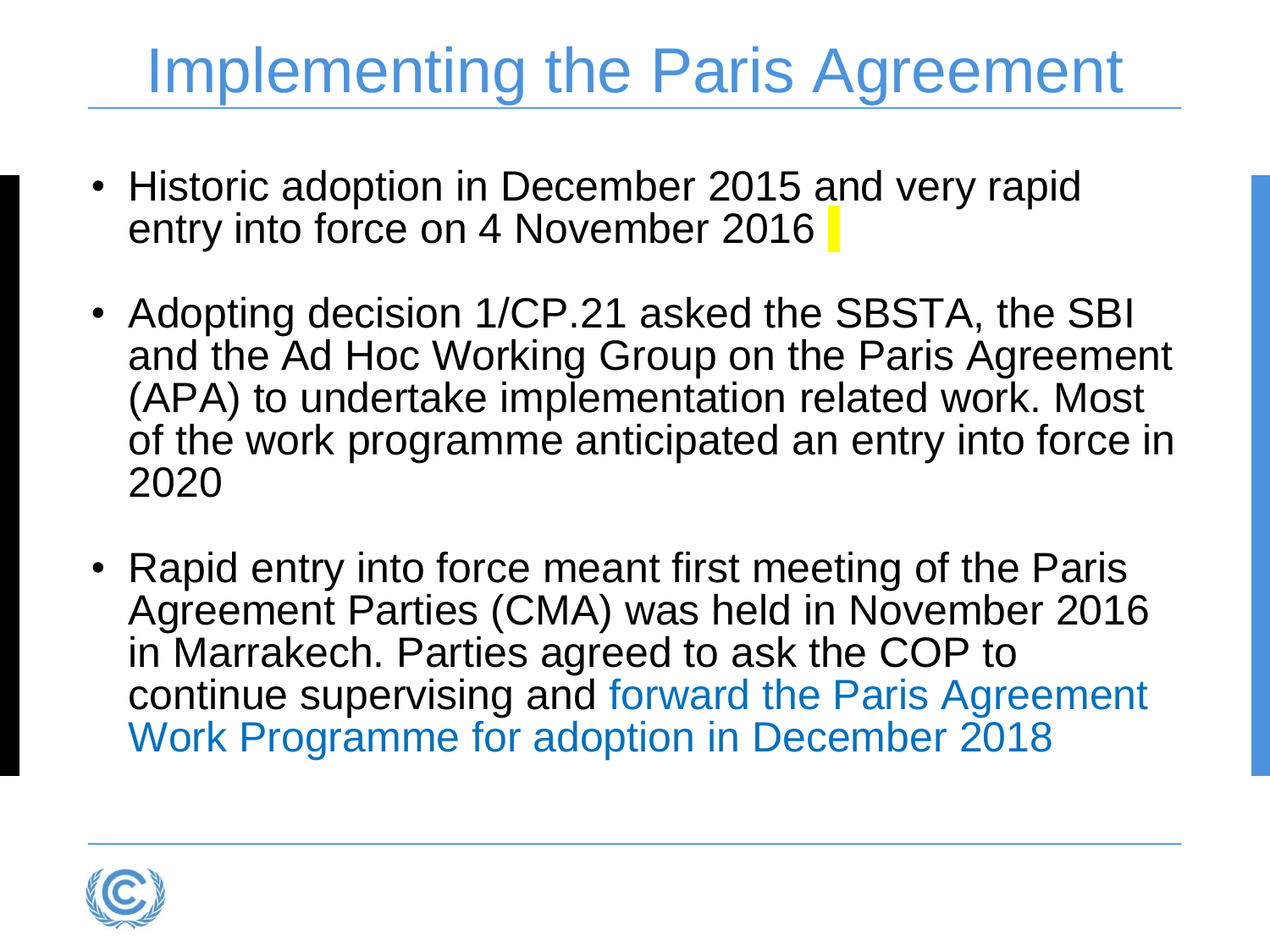## Paris Agreement – interlinkages

**Information on implementing NDC, inventory of emissions and removals covered by NDC** 

**Adaptation Communications (may be part of NDC)** 

**Information on finance flows, technology needs, capacity building needs** 

**Article 6 voluntary participation** 

**ENHANCED TRANSPARENCY FRAMEWORK** 

**GLOBAL STOCKTAKE** 



**INCREASED**

**AMBITION**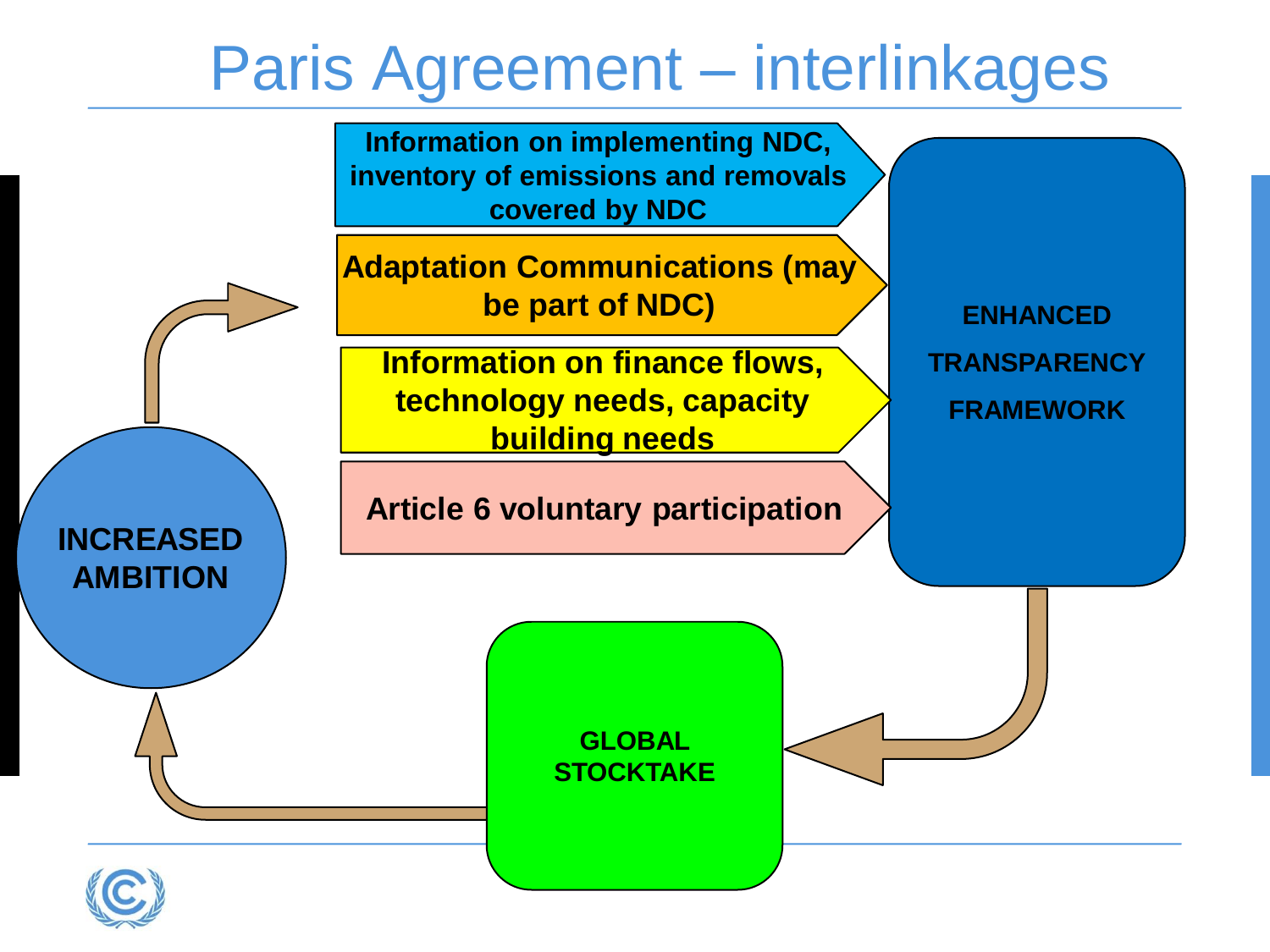### The UNFCCC as a whole, interlinkages

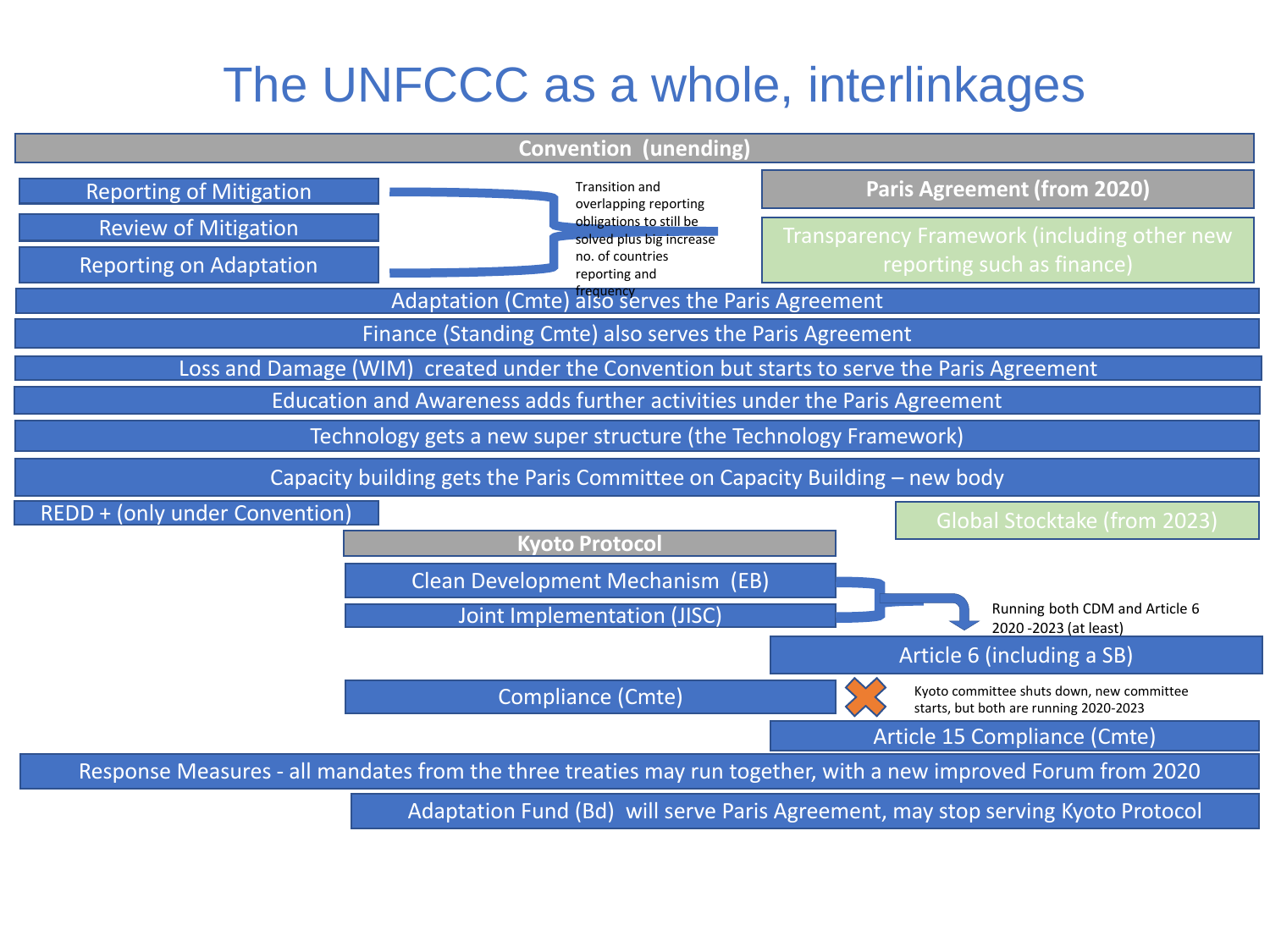### Work Programme - interlinkages

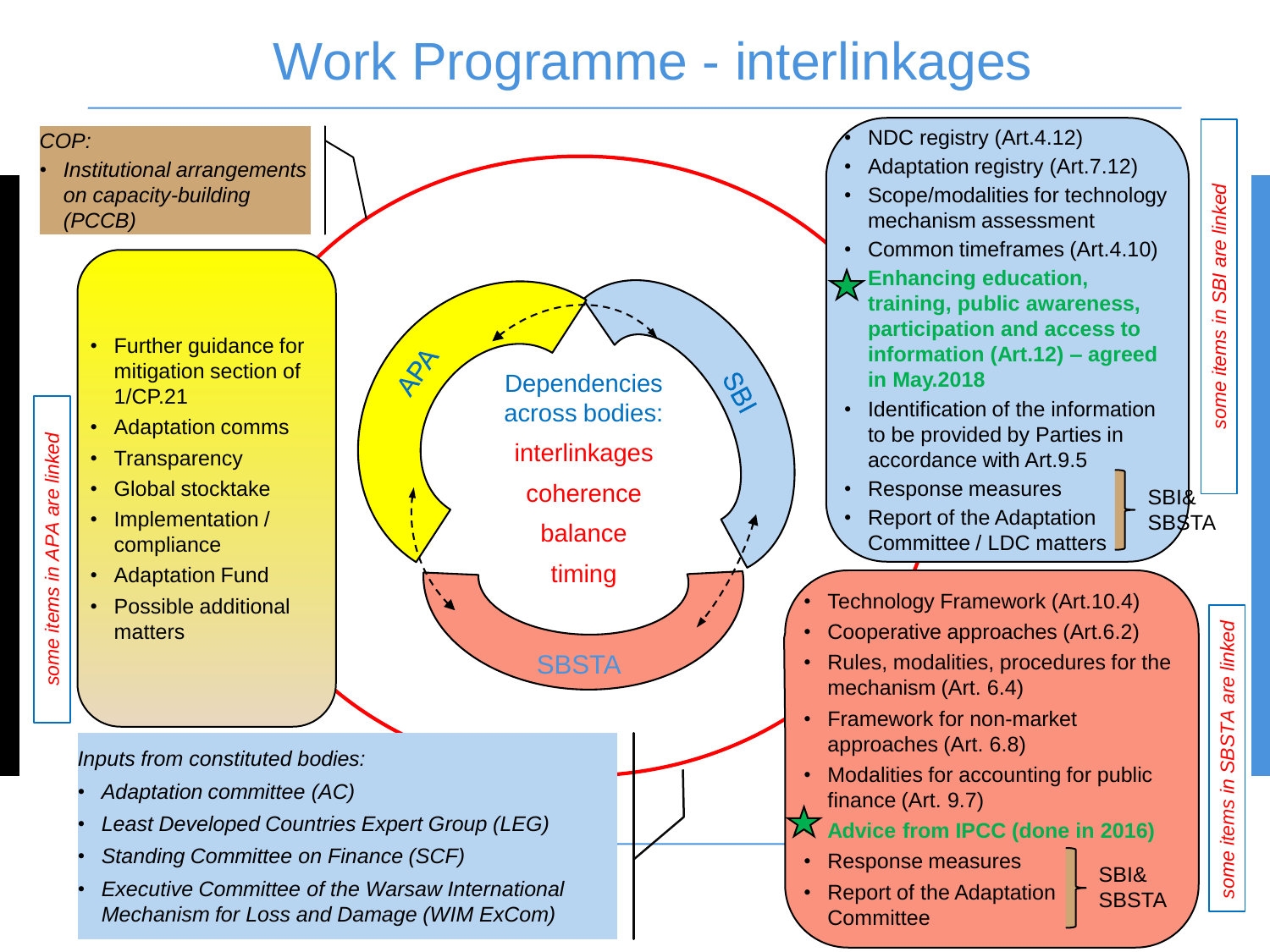#### **NDCs**

-Principles for how to account

-Differentiation in accounting -Types of NDCs

#### **Transparency**

-Inventory reporting -Reporting of progress towards NDCs -Technical review of inventory and progress towards NDCs

APA 3 is dealing with the meaning of account for. APA 5 has some elements on accounting plus placeholder for outputs from APA 3.

APA 3 is dealing with the meaning for account for. Article 6 is dealing with corresponding adjustment, including methods and possible participation requirements.

-Method for corresponding adjustment

-Reporting and review in relation to Article 6

-Mechanism accounting

Article 6

APA 5 has some elements for Article 6 plus placeholder for outputs from Article 6 discussions. Article 6 is dealing with options for Article 6 reporting and/or review arrangements.

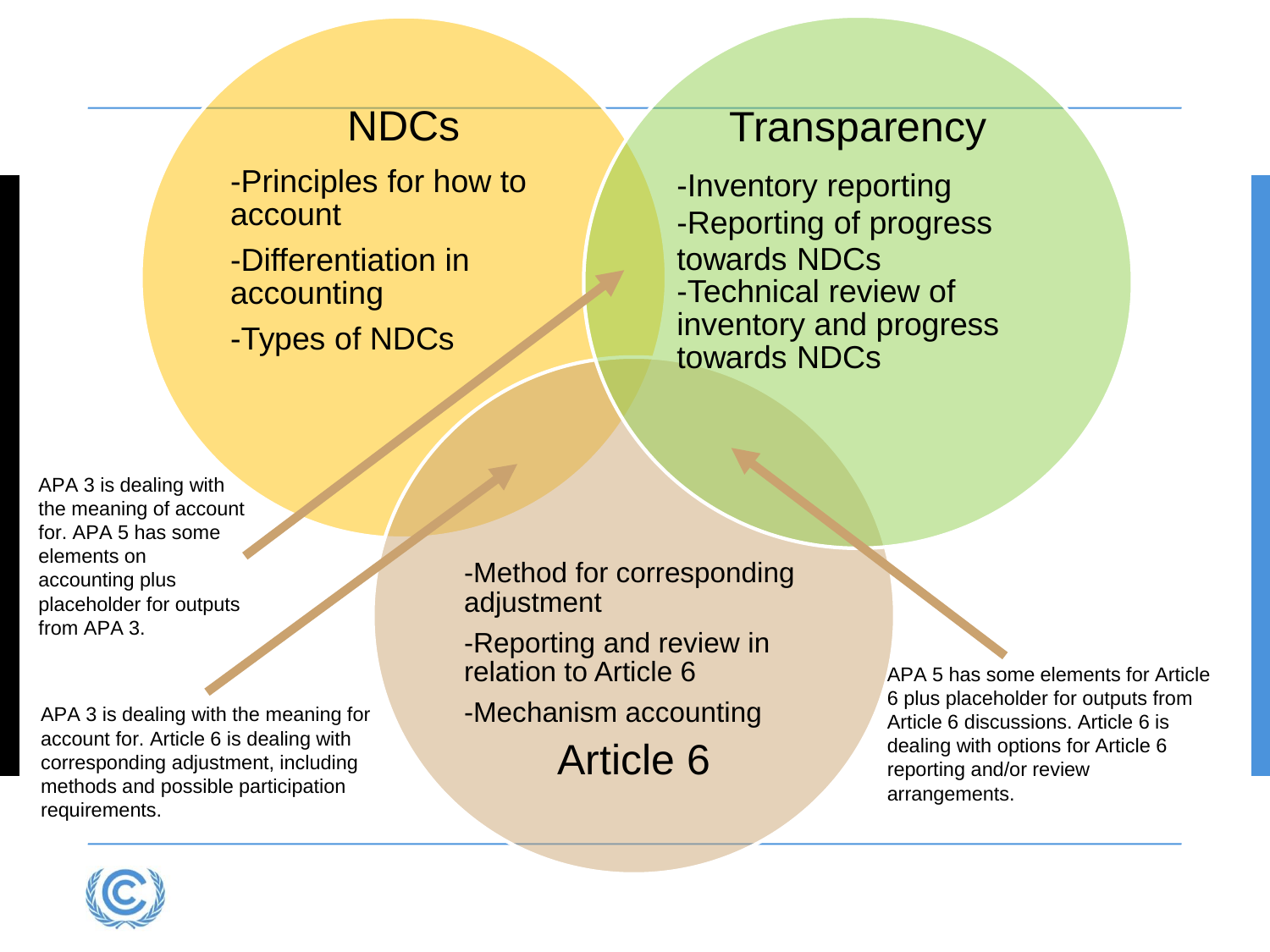#### **Technical issues of interlinkage for Article 6**

- Interlinkages within Article 6
	- What is the relationship between robust accounting for ITMOs and the mechanism?
	- Are non-market approaches response measures to market approaches?
- Interlinkages across the Paris Agreement
	- How do mechanism activities and cooperative approaches fit with NDCs?
	- How does accounting for NDCs have to fit with accounting for use of ITMOs?
	- How does the transparency reporting and review process work for Article 6 activities?
- Interlinkages with other UNFCCC regimes
	- What is the relationship between the mechanism and the Adaptation Fund (PA/KP)
	- How would transition of activities under the Kyoto Protocol work in practice?

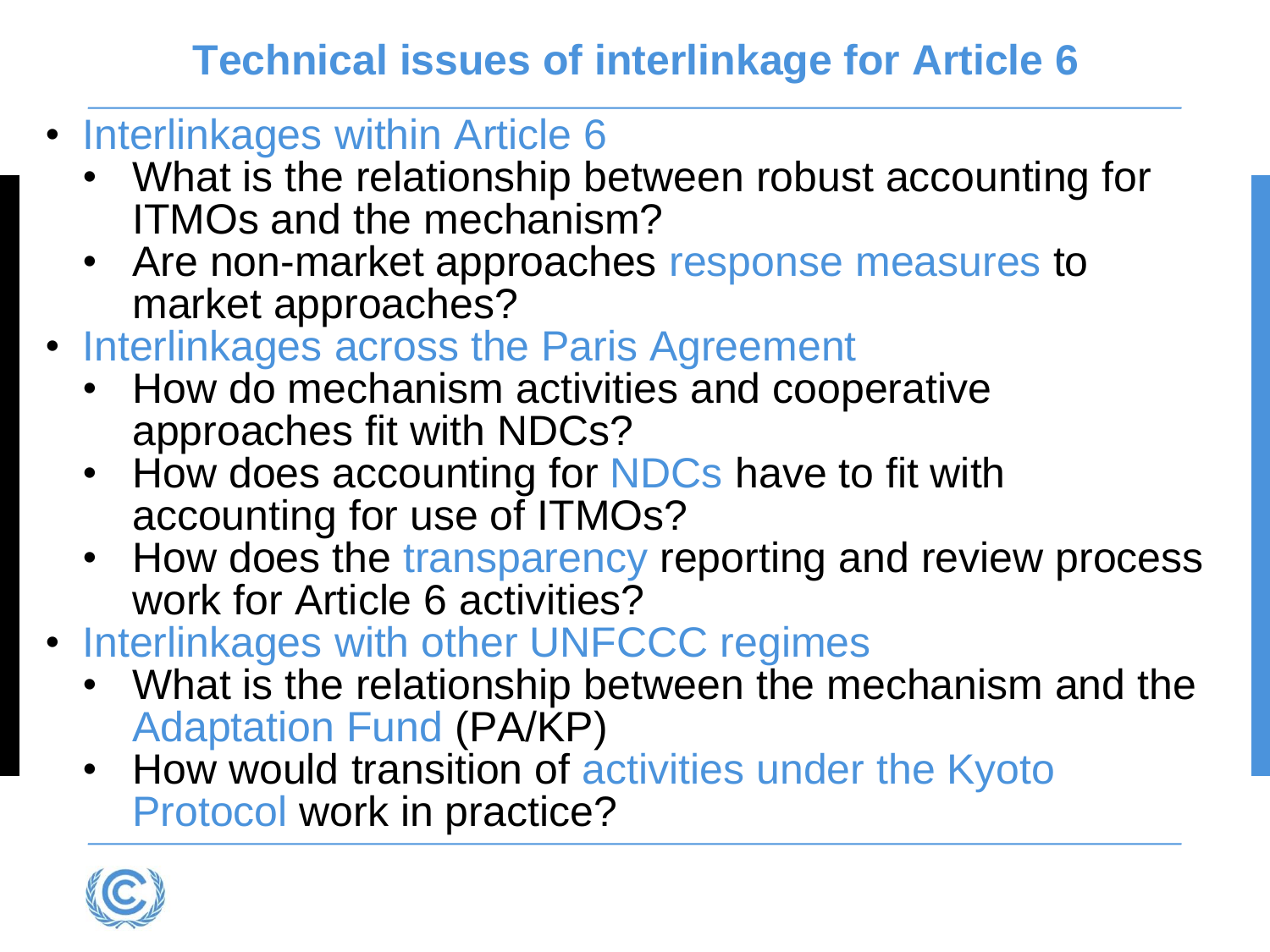### Bangkok session and the Joint Reflections Notes



• Objective of Bangkok additional session objective was to bring all PAWP issues to maturity that would be adequate for negotiation and make it possible to complete the PAWP in Katowice with a tangible, ambitious outcome allowing full operationalization of the Paris Agreement.

- Parties worked hard in Bangkok but remains considerable work to do.
- **Follow-up work mandated in Bangkok:** 
	- **A joint reflections note by the Presiding Officers of the APA, SBSTA and SBI was issued on 15 October**
	- **Each item has "textual proposals" as an addendum**